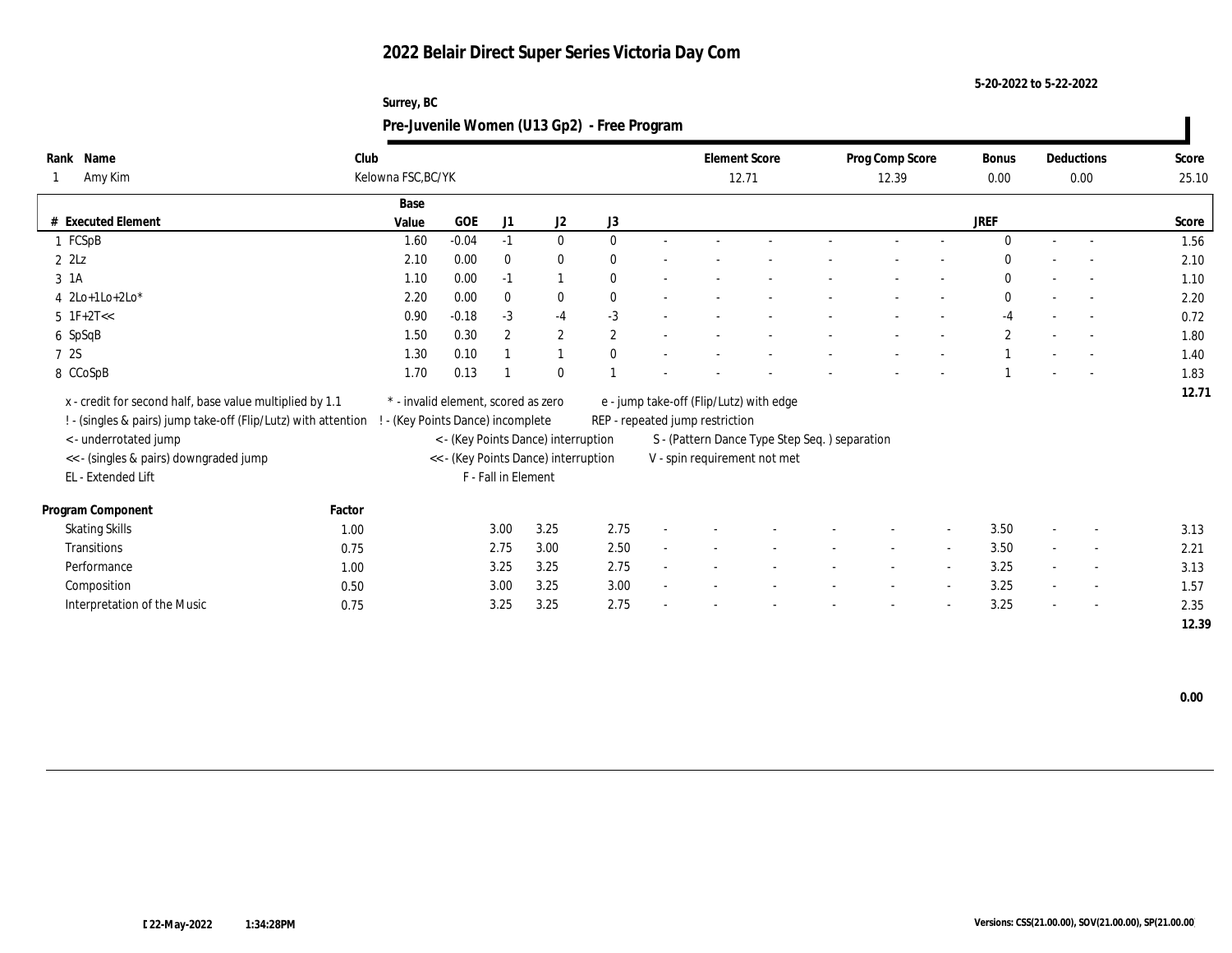**Surrey, BC**

**5-20-2022 to 5-22-2022**

|                                                                |                                     |            |                     |                                      | Pre-Juvenile Women (U13 Gp2) - Free Program |                                         |                                               |                          |                          |               |                    |                |
|----------------------------------------------------------------|-------------------------------------|------------|---------------------|--------------------------------------|---------------------------------------------|-----------------------------------------|-----------------------------------------------|--------------------------|--------------------------|---------------|--------------------|----------------|
| Rank Name<br>Doreann Griffiths<br>2                            | Club<br>Coquitlam SC, BC/YK         |            |                     |                                      |                                             | <b>Element Score</b><br>12.12           |                                               | Prog Comp Score<br>10.32 |                          | Bonus<br>0.00 | Deductions<br>0.00 | Score<br>22.44 |
|                                                                | Base                                |            |                     |                                      |                                             |                                         |                                               |                          |                          |               |                    |                |
| # Executed Element                                             | Value                               | <b>GOE</b> | J1                  | J <sub>2</sub>                       | J3                                          |                                         |                                               |                          |                          | <b>JREF</b>   |                    | Score          |
| $1 \text{ } 2 \text{L}$                                        | 1.68                                | $-0.42$    | $-3$                | $-3$                                 | $-2$                                        |                                         |                                               |                          |                          | $-2$          |                    | 1.26           |
| 2 FCSpB                                                        | 1.60                                | 0.04       | $\theta$            | $\bf{0}$                             | 0                                           |                                         |                                               |                          |                          |               |                    | 1.64           |
| $3 \text{ } 2\text{Lo}<<+2\text{Lo}<<$                         | 1.00                                | $-0.24$    | $-5$                | -5                                   | $-5$                                        |                                         |                                               |                          |                          | $-4$          |                    | 0.76           |
| $4$ 1A+2T                                                      | 2.40                                | 0.00       | $\Omega$            | $\bf{0}$                             | $\mathbf{0}$                                |                                         |                                               |                          |                          | $\mathbf{0}$  | $\sim$             | 2.40           |
| 52Fq                                                           | 1.80                                | $-0.63$    | $-4$                | $-4$                                 | $-3$                                        |                                         |                                               |                          |                          | $-3$          |                    | 1.17           |
| 6 SpSqB                                                        | 1.50                                | 0.19       |                     |                                      | $\overline{2}$                              |                                         |                                               |                          |                          |               |                    | 1.69           |
| 7 2S                                                           | 1.30                                | 0.03       | $\theta$            | $\bf{0}$                             | $\Omega$                                    |                                         |                                               |                          |                          |               |                    | 1.33           |
| 8 CCoSpB                                                       | 1.70                                | 0.17       |                     | $\mathbf{0}$                         | $\overline{2}$                              |                                         |                                               |                          |                          |               |                    | 1.87           |
| x - credit for second half, base value multiplied by 1.1       | * - invalid element, scored as zero |            |                     |                                      |                                             | e - jump take-off (Flip/Lutz) with edge |                                               |                          |                          |               |                    | 12.12          |
| ! - (singles & pairs) jump take-off (Flip/Lutz) with attention | - (Key Points Dance) incomplete     |            |                     |                                      |                                             | REP - repeated jump restriction         |                                               |                          |                          |               |                    |                |
| < - underrotated jump                                          |                                     |            |                     | < - (Key Points Dance) interruption  |                                             |                                         | S - (Pattern Dance Type Step Seq.) separation |                          |                          |               |                    |                |
| << - (singles & pairs) downgraded jump                         |                                     |            |                     | << - (Key Points Dance) interruption |                                             | V - spin requirement not met            |                                               |                          |                          |               |                    |                |
| EL - Extended Lift                                             |                                     |            | F - Fall in Element |                                      |                                             |                                         |                                               |                          |                          |               |                    |                |
|                                                                |                                     |            |                     |                                      |                                             |                                         |                                               |                          |                          |               |                    |                |
| Program Component                                              | Factor                              |            |                     |                                      |                                             |                                         |                                               |                          |                          |               |                    |                |
| <b>Skating Skills</b>                                          | 1.00                                |            | 2.25                | 2.50                                 | 2.50                                        |                                         |                                               |                          | $\overline{\phantom{a}}$ | 3.00          |                    | 2.56           |
| Transitions                                                    | 0.75                                |            | 2.25                | 2.00                                 | 2.50                                        |                                         |                                               |                          | $\sim$                   | 3.00          |                    | 1.83           |
| Performance                                                    | 1.00                                |            | 2.50                | 2.25                                 | 2.75                                        |                                         |                                               |                          | $\sim$                   | 3.00          |                    | 2.63           |
| Composition                                                    | 0.50                                |            | 2.25                | 2.25                                 | 2.50                                        |                                         |                                               |                          | $\sim$                   | 3.25          |                    | 1.28           |
| Interpretation of the Music                                    | 0.75                                |            | 2.75                | 2.00                                 | 2.75                                        |                                         |                                               |                          |                          | 3.25          |                    | 2.02           |
|                                                                |                                     |            |                     |                                      |                                             |                                         |                                               |                          |                          |               |                    | 10.32          |

 **0.00**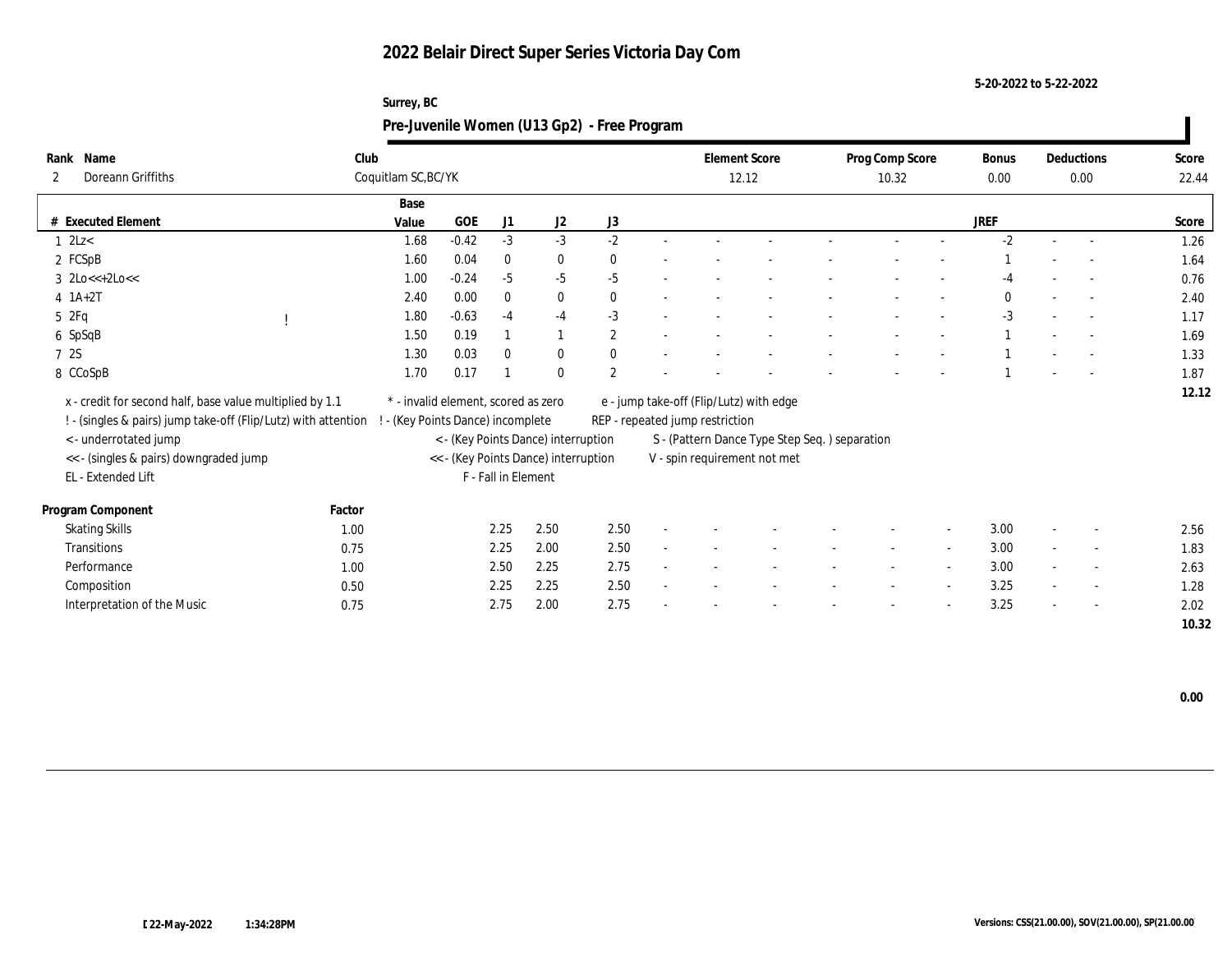**5-20-2022 to 5-22-2022**

|       |                                                                |      | Surrey, BC                          |         |                     |                                      | Pre-Juvenile Women (U13 Gp2) - Free Program |                                         |                                               |                 |                          |              |                          |       |
|-------|----------------------------------------------------------------|------|-------------------------------------|---------|---------------------|--------------------------------------|---------------------------------------------|-----------------------------------------|-----------------------------------------------|-----------------|--------------------------|--------------|--------------------------|-------|
|       | Rank Name                                                      | Club |                                     |         |                     |                                      |                                             | <b>Element Score</b>                    |                                               | Prog Comp Score |                          | <b>Bonus</b> | Deductions               | Score |
| 3     | Mishel Shtobskiy                                               |      | Cheam SC, BC/YK                     |         |                     |                                      |                                             | 12.21                                   |                                               | 10.15           |                          | $0.00\,$     | 0.20                     | 22.16 |
|       |                                                                |      | Base                                |         |                     |                                      |                                             |                                         |                                               |                 |                          |              |                          |       |
|       | # Executed Element                                             |      | Value                               | GOE     | J1                  | J <sub>2</sub>                       | J3                                          |                                         |                                               |                 |                          | <b>JREF</b>  |                          | Score |
|       | 1 FSSpB                                                        |      | 1.70                                | 0.00    | $\mathbf{0}$        | $\mathbf{0}$                         | $\Omega$                                    |                                         |                                               |                 |                          | $\Omega$     |                          | 1.70  |
|       | $2 S+2T$                                                       |      | 2.60                                | $-0.65$ | $-5$                | $-5$                                 | $-5$                                        |                                         |                                               |                 |                          | -5           |                          | 1.95  |
| 3 2F  |                                                                |      | 1.80                                | $-0.63$ | $-5$                | $-2$                                 | $-4$                                        |                                         |                                               |                 |                          | $-3$         | $\overline{\phantom{a}}$ | 1.17  |
|       | 4 SpSqB                                                        |      | 1.50                                | $-0.23$ | $-2$                | $-3$                                 | $-1$                                        |                                         |                                               |                 |                          | $\mathbf{0}$ | $\overline{\phantom{a}}$ | 1.27  |
| 5 2Lo |                                                                |      | 1.70                                | $-0.09$ | $-1$                | $\bf{0}$                             | $-1$                                        |                                         |                                               |                 |                          | $\Omega$     |                          | 1.61  |
|       | $6 \; 1A+2T$                                                   |      | 2.40                                | $-0.23$ | $-2$                | $-2$                                 | $-1$                                        |                                         |                                               |                 |                          | $-2$         | $\overline{\phantom{a}}$ | 2.17  |
|       | 7 CCoSpB                                                       |      | 1.70                                | 0.04    |                     | $\mathbf{0}$                         | $\Omega$                                    |                                         |                                               |                 |                          | $\mathbf{0}$ | $\overline{\phantom{a}}$ | 1.74  |
| 8 1Lz |                                                                |      | 0.60                                | 0.00    | $\theta$            | $\theta$                             |                                             |                                         |                                               |                 |                          | $\Omega$     |                          | 0.60  |
|       | x - credit for second half, base value multiplied by 1.1       |      | * - invalid element, scored as zero |         |                     |                                      |                                             | e - jump take-off (Flip/Lutz) with edge |                                               |                 |                          |              |                          | 12.21 |
|       | ! - (singles & pairs) jump take-off (Flip/Lutz) with attention |      | - (Key Points Dance) incomplete     |         |                     |                                      |                                             | REP - repeated jump restriction         |                                               |                 |                          |              |                          |       |
|       | <- underrotated jump                                           |      |                                     |         |                     | < - (Key Points Dance) interruption  |                                             |                                         | S - (Pattern Dance Type Step Seq.) separation |                 |                          |              |                          |       |
|       | << - (singles & pairs) downgraded jump                         |      |                                     |         |                     | << - (Key Points Dance) interruption |                                             | V - spin requirement not met            |                                               |                 |                          |              |                          |       |
|       | EL - Extended Lift                                             |      |                                     |         | F - Fall in Element |                                      |                                             |                                         |                                               |                 |                          |              |                          |       |
|       |                                                                |      |                                     |         |                     |                                      |                                             |                                         |                                               |                 |                          |              |                          |       |
|       | Program Component<br>Factor                                    |      |                                     |         |                     |                                      |                                             |                                         |                                               |                 |                          |              |                          |       |
|       | <b>Skating Skills</b>                                          | 1.00 |                                     |         | 2.50                | 2.75                                 | 2.00                                        |                                         |                                               |                 |                          | 3.50         | $\overline{\phantom{a}}$ | 2.69  |
|       | Transitions                                                    | 0.75 |                                     |         | 2.25                | 2.50                                 | 1.75                                        |                                         |                                               |                 | $\overline{\phantom{a}}$ | 3.50         |                          | 1.88  |
|       | Performance                                                    | 1.00 |                                     |         | 2.00                | 2.50                                 | 1.75                                        |                                         |                                               |                 |                          | 3.25         | $\overline{\phantom{a}}$ | 2.38  |
|       | Composition                                                    | 0.50 |                                     |         | 2.50                | 2.50                                 | 2.00                                        |                                         |                                               |                 | $\overline{\phantom{a}}$ | 3.25         | $\overline{\phantom{a}}$ | 1.28  |
|       | Interpretation of the Music                                    | 0.75 |                                     |         | 2.50                | 2.25                                 | 2.00                                        |                                         |                                               |                 |                          | 3.50         | $\overline{\phantom{a}}$ | 1.92  |
|       |                                                                |      |                                     |         |                     |                                      |                                             |                                         |                                               |                 |                          |              |                          | 10.15 |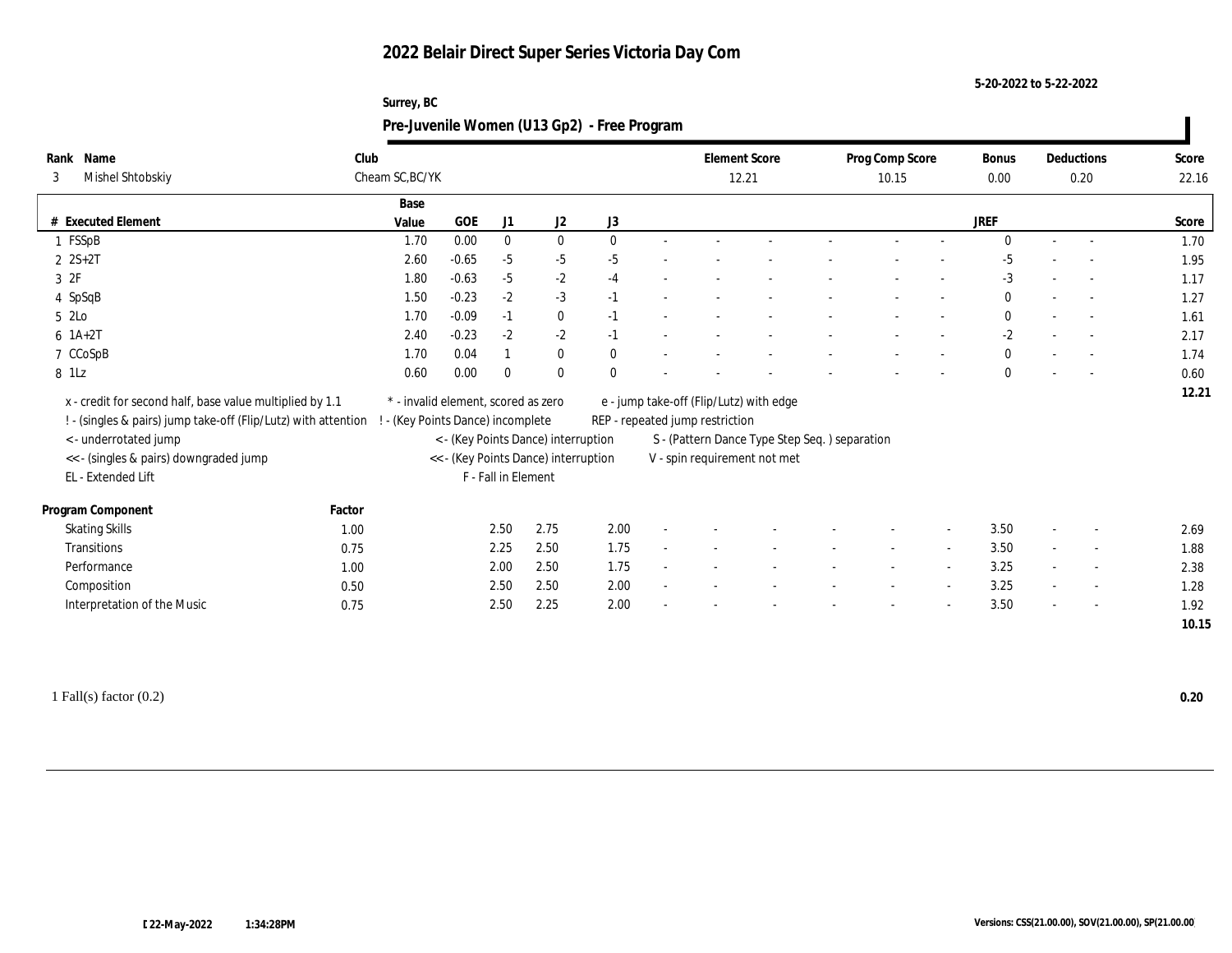**Surrey, BC**

**5-20-2022 to 5-22-2022**

|                                                                |        |                                     |         |                     |                                      | Pre-Juvenile Women (U13 Gp2) - Free Program |                                 |                                               |                         |                          |                      |        |                          |                |
|----------------------------------------------------------------|--------|-------------------------------------|---------|---------------------|--------------------------------------|---------------------------------------------|---------------------------------|-----------------------------------------------|-------------------------|--------------------------|----------------------|--------|--------------------------|----------------|
| Rank Name<br>Emma Tung<br>4                                    | Club   | Killarney FSC, BC/YK                |         |                     |                                      |                                             |                                 | <b>Element Score</b><br>12.89                 | Prog Comp Score<br>9.44 |                          | <b>Bonus</b><br>0.00 |        | Deductions<br>0.20       | Score<br>22.13 |
| # Executed Element                                             |        | Base<br>Value                       | GOE     | J1                  | J <sub>2</sub>                       | J3                                          |                                 |                                               |                         |                          | <b>JREF</b>          |        |                          | Score          |
| $1 \t1A+2T$                                                    |        | 2.40                                | 0.00    | $\mathbf{0}$        | $\mathbf{0}$                         | $\mathbf{0}$                                |                                 |                                               |                         |                          | $\mathbf{0}$         | $\sim$ | $\sim$                   | 2.40           |
| 2 2S                                                           |        | 1.30                                | 0.00    | $\bf{0}$            | $\mathbf{0}$                         |                                             |                                 |                                               |                         |                          |                      |        |                          | 1.30           |
| $3$ 1Lz+2Tq                                                    |        | 1.90                                | $-0.65$ | $-5$                | $-5$                                 | $-5$                                        |                                 |                                               |                         |                          | $-5$                 |        |                          | 1.25           |
| 4 FCSpB                                                        |        | 1.60                                | $-0.08$ | $\bf{0}$            | $-1$                                 | $-1$                                        |                                 |                                               |                         |                          | $\mathbf{0}$         |        | $\overline{a}$           | 1.52           |
| 52Fq                                                           |        | 1.80                                | $-0.36$ | $-2$                | $-4$                                 |                                             |                                 |                                               |                         |                          | $-2$                 |        | $\overline{\phantom{a}}$ | 1.44           |
| 6 SpSqB                                                        |        | 1.50                                | 0.08    | $\mathbf{2}$        | $-2$                                 |                                             |                                 |                                               |                         |                          |                      |        | $\overline{\phantom{a}}$ | 1.58           |
| 7 2Lo                                                          |        | 1.70                                | 0.00    | $\mathbf{0}$        | $\bf{0}$                             |                                             |                                 |                                               |                         |                          | $\mathbf{0}$         |        | $\overline{\phantom{a}}$ | 1.70           |
| 8 CCoSpB                                                       |        | 1.70                                | 0.00    | $\Omega$            | $\theta$                             |                                             |                                 |                                               |                         |                          | $\Omega$             |        |                          | 1.70           |
| x - credit for second half, base value multiplied by 1.1       |        | * - invalid element, scored as zero |         |                     |                                      |                                             |                                 | e - jump take-off (Flip/Lutz) with edge       |                         |                          |                      |        |                          | 12.89          |
| ! - (singles & pairs) jump take-off (Flip/Lutz) with attention |        | - (Key Points Dance) incomplete     |         |                     |                                      |                                             | REP - repeated jump restriction |                                               |                         |                          |                      |        |                          |                |
| <- underrotated jump                                           |        |                                     |         |                     | < - (Key Points Dance) interruption  |                                             |                                 | S - (Pattern Dance Type Step Seq.) separation |                         |                          |                      |        |                          |                |
| << - (singles & pairs) downgraded jump                         |        |                                     |         |                     | << - (Key Points Dance) interruption |                                             | V - spin requirement not met    |                                               |                         |                          |                      |        |                          |                |
| EL - Extended Lift                                             |        |                                     |         | F - Fall in Element |                                      |                                             |                                 |                                               |                         |                          |                      |        |                          |                |
| Program Component                                              | Factor |                                     |         |                     |                                      |                                             |                                 |                                               |                         |                          |                      |        |                          |                |
| <b>Skating Skills</b>                                          | 1.00   |                                     |         | 2.75                | 2.00                                 | 2.25                                        |                                 |                                               |                         | $\overline{\phantom{a}}$ | 3.00                 |        |                          | 2.50           |
| Transitions                                                    | 0.75   |                                     |         | 2.25                | 1.75                                 | 2.25                                        |                                 |                                               |                         | $\overline{\phantom{a}}$ | 2.50                 |        | $\sim$                   | 1.64           |
| Performance                                                    | 1.00   |                                     |         | 2.75                | 2.00                                 | 2.25                                        |                                 |                                               |                         | $\overline{\phantom{a}}$ | 2.50                 |        | $\sim$                   | 2.38           |
| Composition                                                    | 0.50   |                                     |         | 2.50                | 1.75                                 | 2.50                                        |                                 |                                               |                         | $\sim$                   | 2.75                 |        | $\overline{\phantom{a}}$ | 1.19           |
| Interpretation of the Music                                    | 0.75   |                                     |         | 2.25                | 1.75                                 | 2.50                                        |                                 |                                               |                         | $\overline{\phantom{a}}$ | 2.75                 |        | $\overline{\phantom{a}}$ | 1.73           |
|                                                                |        |                                     |         |                     |                                      |                                             |                                 |                                               |                         |                          |                      |        |                          | 9.44           |
|                                                                |        |                                     |         |                     |                                      |                                             |                                 |                                               |                         |                          |                      |        |                          |                |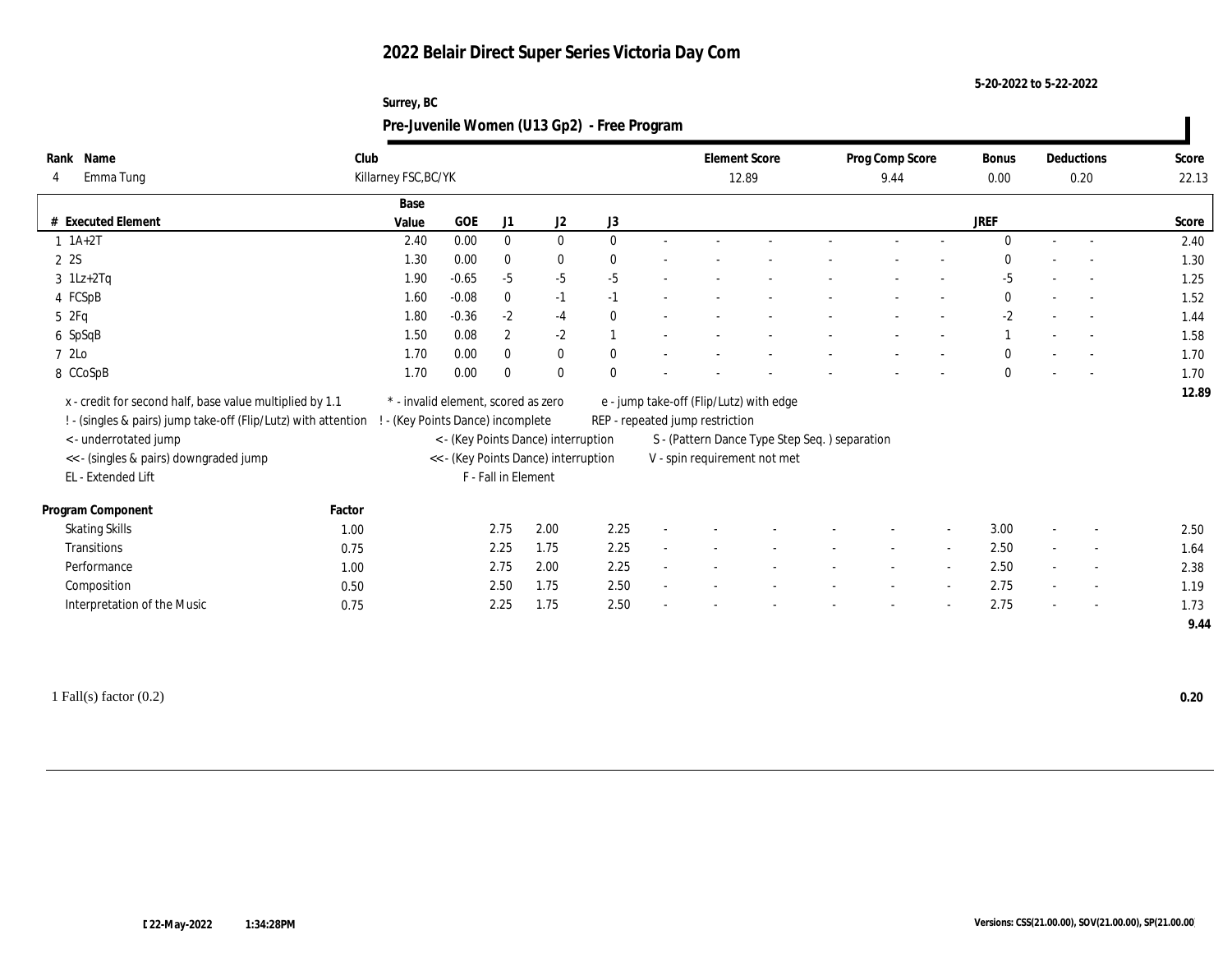**Surrey, BC**

**5-20-2022 to 5-22-2022**

|                                                                |        |                                     |         |                     |                                      | Pre-Juvenile Women (U13 Gp2) - Free Program |                                 |                                               |                          |                          |               |                          |                |
|----------------------------------------------------------------|--------|-------------------------------------|---------|---------------------|--------------------------------------|---------------------------------------------|---------------------------------|-----------------------------------------------|--------------------------|--------------------------|---------------|--------------------------|----------------|
| Rank Name<br>Jacqueline Li<br>5                                | Club   | Sunset FSC, BC/YK                   |         |                     |                                      |                                             |                                 | <b>Element Score</b><br>11.05                 | Prog Comp Score<br>10.85 |                          | Bonus<br>0.00 | Deductions<br>0.20       | Score<br>21.70 |
| # Executed Element                                             |        | Base<br>Value                       | GOE     | J1                  | J2                                   | J3                                          |                                 |                                               |                          |                          | <b>JREF</b>   |                          | Score          |
| $1 \t1A+2T$                                                    |        | 2.40                                | $-0.65$ | $-5$                | $-5$                                 | $-5$                                        |                                 |                                               |                          |                          | $-5$          | $\sim$                   | 1.75           |
| $2 \text{ } 2S+1LO$                                            |        | 1.80                                | $-0.07$ | $-2$                | $\bf{0}$                             |                                             |                                 |                                               |                          |                          |               |                          | 1.73           |
| 3 2T                                                           |        | 1.30                                | $-0.07$ | $\mathbf{0}$        | $\bf{0}$                             | $-1$                                        |                                 |                                               |                          |                          |               | $\overline{\phantom{a}}$ | 1.23           |
| 4 FCSpB                                                        |        | 1.60                                | 0.08    |                     | $\bf{0}$                             |                                             |                                 |                                               |                          |                          |               | $\sim$                   | 1.68           |
| 5 SpSqB                                                        |        | 1.50                                | 0.11    |                     | $\mathbf{0}$                         |                                             |                                 |                                               |                          |                          |               | $\overline{\phantom{a}}$ | 1.61           |
| 6 1F                                                           |        | 0.50                                | 0.05    |                     |                                      |                                             |                                 |                                               |                          |                          |               |                          | 0.55           |
| $7$ 1Lz                                                        |        | 0.60                                | 0.03    |                     | $\bf{0}$                             |                                             |                                 |                                               |                          |                          |               |                          | 0.63           |
| 8 CCoSpB                                                       |        | 1.70                                | 0.17    | $\overline{2}$      | $\theta$                             |                                             |                                 |                                               |                          |                          |               | $\overline{a}$           | 1.87           |
| x - credit for second half, base value multiplied by 1.1       |        | * - invalid element, scored as zero |         |                     |                                      |                                             |                                 | e - jump take-off (Flip/Lutz) with edge       |                          |                          |               |                          | 11.05          |
| ! - (singles & pairs) jump take-off (Flip/Lutz) with attention |        | - (Key Points Dance) incomplete     |         |                     |                                      |                                             | REP - repeated jump restriction |                                               |                          |                          |               |                          |                |
| <- underrotated jump                                           |        |                                     |         |                     | < - (Key Points Dance) interruption  |                                             |                                 | S - (Pattern Dance Type Step Seq.) separation |                          |                          |               |                          |                |
| << - (singles & pairs) downgraded jump                         |        |                                     |         |                     | << - (Key Points Dance) interruption |                                             | V - spin requirement not met    |                                               |                          |                          |               |                          |                |
| EL - Extended Lift                                             |        |                                     |         | F - Fall in Element |                                      |                                             |                                 |                                               |                          |                          |               |                          |                |
| Program Component                                              | Factor |                                     |         |                     |                                      |                                             |                                 |                                               |                          |                          |               |                          |                |
| <b>Skating Skills</b>                                          | 1.00   |                                     |         | 3.00                | 2.50                                 | 2.50                                        |                                 |                                               |                          |                          | 3.50          |                          | 2.88           |
| Transitions                                                    | 0.75   |                                     |         | 2.75                | 2.00                                 | 2.25                                        |                                 |                                               |                          | $\sim$                   | 3.50          | $\overline{\phantom{a}}$ | 1.97           |
| Performance                                                    | 1.00   |                                     |         | 2.50                | 2.25                                 | 2.50                                        |                                 |                                               |                          | $\sim$                   | 3.25          |                          | 2.63           |
| Composition                                                    | 0.50   |                                     |         | 2.75                | 2.25                                 | 2.50                                        |                                 |                                               |                          | $\sim$                   | 3.25          | $\overline{\phantom{a}}$ | 1.35           |
| Interpretation of the Music                                    | 0.75   |                                     |         | 2.50                | 2.50                                 | 2.50                                        |                                 |                                               |                          | $\overline{\phantom{a}}$ | 3.25          | $\overline{\phantom{a}}$ | 2.02           |
|                                                                |        |                                     |         |                     |                                      |                                             |                                 |                                               |                          |                          |               |                          | 10.85          |
|                                                                |        |                                     |         |                     |                                      |                                             |                                 |                                               |                          |                          |               |                          |                |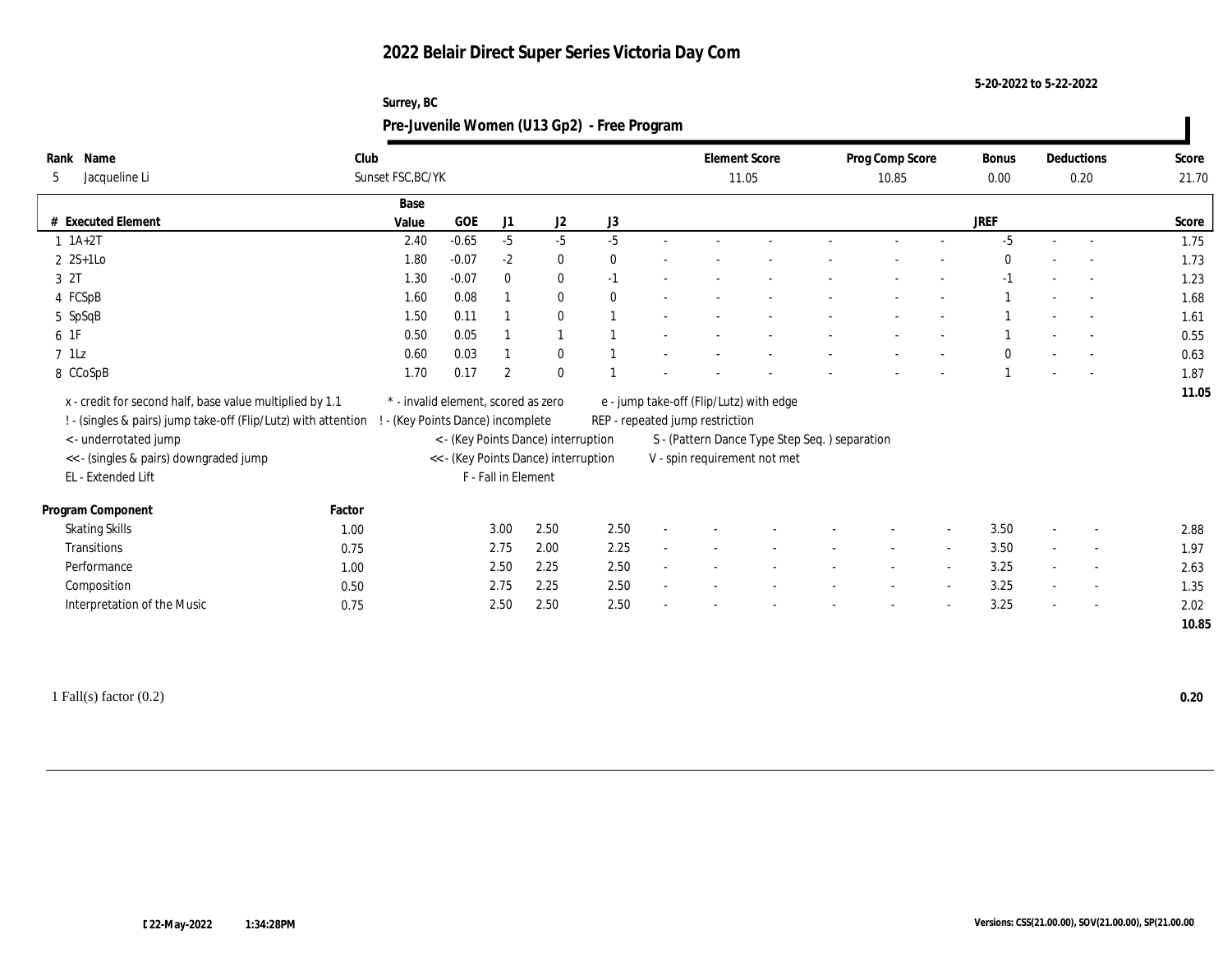**Surrey, BC**

**5-20-2022 to 5-22-2022**

| Rank Name<br>Maria Reid<br>6                                   | Club         | Connaught SC, BC/YK                 |          |                     |                                      |              | <b>Element Score</b><br>10.40           |                                               | Prog Comp Score<br>10.36 |                          | <b>Bonus</b><br>0.00 | Deductions<br>0.20       | Score<br>20.56 |
|----------------------------------------------------------------|--------------|-------------------------------------|----------|---------------------|--------------------------------------|--------------|-----------------------------------------|-----------------------------------------------|--------------------------|--------------------------|----------------------|--------------------------|----------------|
|                                                                |              | Base                                |          |                     |                                      |              |                                         |                                               |                          |                          |                      |                          |                |
| # Executed Element                                             |              | Value                               | GOE      | J1                  | J <sub>2</sub>                       | J3           |                                         |                                               |                          |                          | <b>JREF</b>          |                          | Score          |
| $1 \t1A+1T$                                                    |              | 1.50                                | $0.03\,$ |                     | $\mathbf{0}$                         | $\mathbf{0}$ |                                         |                                               |                          |                          | $\Omega$             | $\overline{a}$           | 1.53           |
| 2 2Lo                                                          |              | 1.70                                | 0.00     | $\bf{0}$            | $\bf{0}$                             |              |                                         |                                               |                          |                          |                      |                          | 1.70           |
| 3 FCSpB                                                        |              | 1.60                                | 0.04     |                     | $\mathbf{0}$                         | $\theta$     |                                         |                                               |                          |                          | $\Omega$             | $\overline{\phantom{a}}$ | 1.64           |
| 42Sq                                                           |              | 1.30                                | $-0.65$  | $-5$                | $-5$                                 | $-5$         |                                         |                                               |                          |                          | $-5$                 | $\overline{\phantom{a}}$ | 0.65           |
| $5$ 2Lz $<<$                                                   |              | 0.60                                | $-0.24$  | $-4$                | $-4$                                 | $-4$         |                                         |                                               |                          |                          | $-4$                 | $\overline{\phantom{a}}$ | 0.36           |
| 6 SpSqB                                                        |              | 1.50                                | 0.11     |                     |                                      |              |                                         |                                               |                          |                          | $\mathbf{0}$         | $\sim$                   | 1.61           |
| $7$ 1F+1Lo                                                     |              | 1.00                                | 0.04     |                     |                                      |              |                                         |                                               |                          |                          | $\mathbf{0}$         |                          | 1.04           |
| 8 CCoSpB                                                       |              | 1.70                                | 0.17     | $\overline{2}$      |                                      |              |                                         |                                               |                          |                          |                      | $\overline{\phantom{a}}$ | 1.87           |
|                                                                |              |                                     |          |                     |                                      |              |                                         |                                               |                          |                          |                      |                          |                |
| x - credit for second half, base value multiplied by 1.1       |              | * - invalid element, scored as zero |          |                     |                                      |              | e - jump take-off (Flip/Lutz) with edge |                                               |                          |                          |                      |                          | 10.40          |
| ! - (singles & pairs) jump take-off (Flip/Lutz) with attention |              | - (Key Points Dance) incomplete     |          |                     |                                      |              | REP - repeated jump restriction         |                                               |                          |                          |                      |                          |                |
| <- underrotated jump                                           |              |                                     |          |                     | < - (Key Points Dance) interruption  |              |                                         | S - (Pattern Dance Type Step Seq.) separation |                          |                          |                      |                          |                |
| << - (singles & pairs) downgraded jump                         |              |                                     |          |                     | << - (Key Points Dance) interruption |              | V - spin requirement not met            |                                               |                          |                          |                      |                          |                |
| EL - Extended Lift                                             |              |                                     |          | F - Fall in Element |                                      |              |                                         |                                               |                          |                          |                      |                          |                |
| Program Component                                              | Factor       |                                     |          |                     |                                      |              |                                         |                                               |                          |                          |                      |                          |                |
|                                                                | 1.00         |                                     |          | 3.00                | 2.75                                 | 2.50         |                                         |                                               |                          | $\overline{\phantom{a}}$ | 2.50                 |                          | 2.69           |
| <b>Skating Skills</b><br>Transitions                           | 0.75         |                                     |          | 3.00                | 2.75                                 | 2.25         |                                         |                                               |                          | $\overline{\phantom{a}}$ | 2.25                 |                          | 1.92           |
| Performance                                                    | 1.00         |                                     |          | 2.50                | 2.50                                 | 2.25         |                                         |                                               |                          | $\overline{\phantom{a}}$ | 2.25                 | $\overline{\phantom{a}}$ | 2.38           |
|                                                                |              |                                     |          | 2.75                | 3.00                                 | 2.50         |                                         |                                               |                          | $\overline{\phantom{a}}$ | 2.50                 | $\sim$                   | 1.35           |
| Composition<br>Interpretation of the Music                     | 0.50<br>0.75 |                                     |          | 2.75                | 2.75                                 | 2.50         |                                         |                                               |                          |                          | 2.75                 | $\overline{\phantom{a}}$ | 2.02           |

1 Fall(s) factor (0.2) **0.20**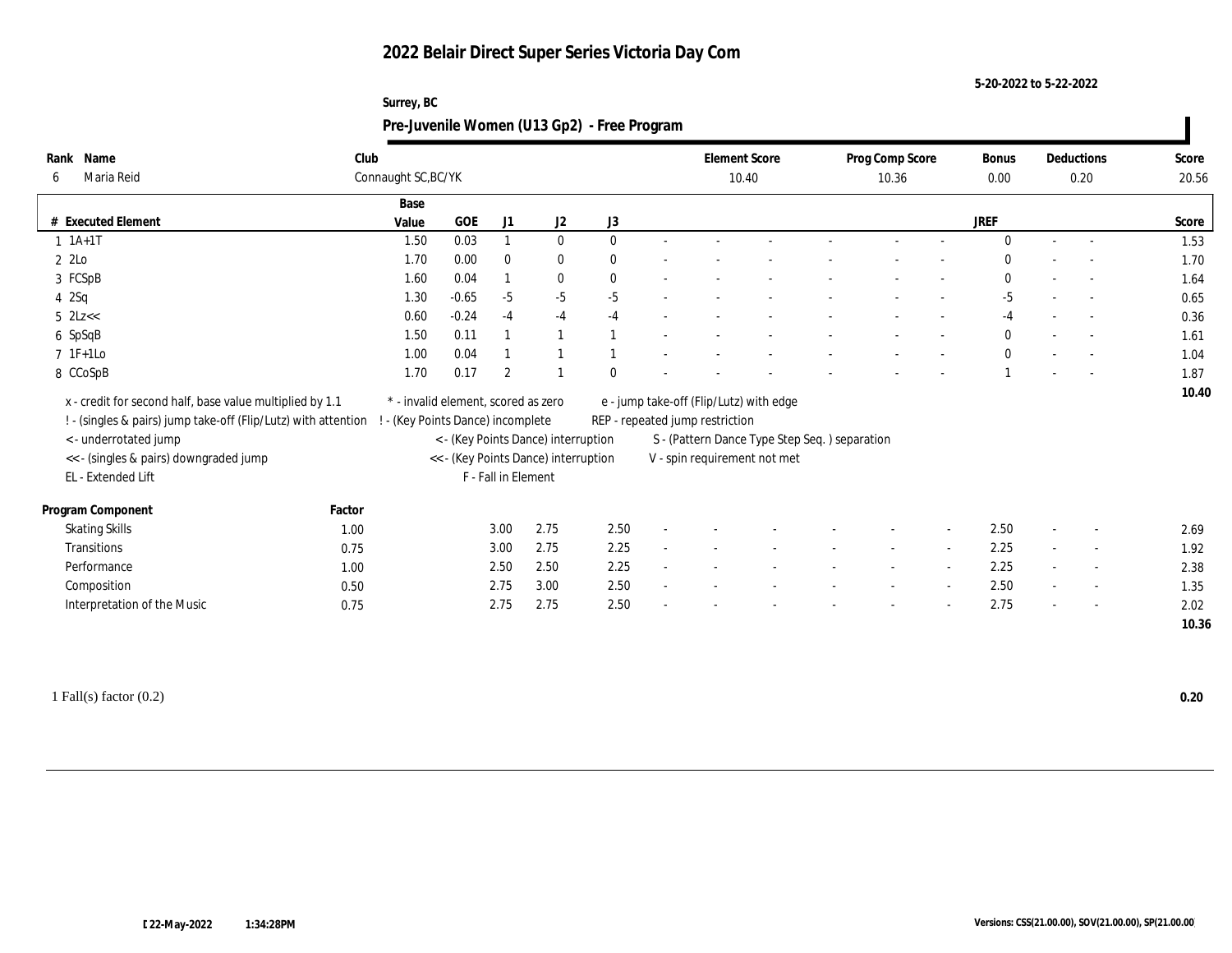**Surrey, BC**

**5-20-2022 to 5-22-2022**

|                                                                |        |                                     |         |                     |                                      | Pre-Juvenile Women (U13 Gp2) - Free Program |                                               |  |                          |                          |               |                          |                          |                |
|----------------------------------------------------------------|--------|-------------------------------------|---------|---------------------|--------------------------------------|---------------------------------------------|-----------------------------------------------|--|--------------------------|--------------------------|---------------|--------------------------|--------------------------|----------------|
| Rank Name<br><b>Hailey Pang</b>                                | Club   | Connaught SC, BC/YK                 |         |                     |                                      |                                             | <b>Element Score</b><br>10.91                 |  | Prog Comp Score<br>9.53  |                          | Bonus<br>0.00 |                          | Deductions<br>0.20       | Score<br>20.24 |
|                                                                |        | Base                                |         |                     |                                      |                                             |                                               |  |                          |                          |               |                          |                          |                |
| # Executed Element                                             |        | Value                               | GOE     | J1                  | J2                                   | $_{\mathrm{J}3}$                            |                                               |  |                          |                          | <b>JREF</b>   |                          |                          | Score          |
| 12S                                                            |        | 1.30                                | 0.00    | $\mathbf{0}$        | $\mathbf{0}$                         | $\mathbf{0}$                                |                                               |  |                          |                          | $\Omega$      |                          | $\overline{\phantom{a}}$ | 1.30           |
| 2ZF                                                            |        | 1.80                                | 0.00    | $\theta$            | $\bf{0}$                             | $\mathbf{0}$                                |                                               |  |                          |                          |               |                          |                          | 1.80           |
| 3 FCSpB                                                        |        | 1.60                                | 0.00    | $-1$                | $\bf{0}$                             | $\bf{0}$                                    |                                               |  |                          |                          |               |                          | $\overline{\phantom{a}}$ | 1.60           |
| 4 SpSqB                                                        |        | 1.50                                | 0.08    | $\mathbf{0}$        |                                      | $\bf{0}$                                    |                                               |  |                          |                          |               |                          |                          | 1.58           |
| $5$ 2Lz $<$                                                    |        | 1.68                                | $-0.84$ | $-5$                | $-5$                                 | $-5$                                        |                                               |  |                          |                          | $-5$          |                          | $\sim$                   | 0.84           |
| $6$ 1A+2T <<                                                   |        | 1.50                                | $-0.50$ | $-5$                | $-4$                                 | $-5$                                        |                                               |  |                          |                          | $-4$          |                          | $\sim$                   | 1.00           |
| $7 \text{ } 2 \text{Lo}$                                       |        | 1.36                                | $-0.31$ | $-2$                | $-3$                                 | $-2$                                        |                                               |  |                          |                          | $-2$          |                          | $\sim$                   | 1.05           |
| 8 CCoSpB                                                       |        | 1.70                                | 0.04    |                     | $\theta$                             | $\bf{0}$                                    |                                               |  |                          |                          | $\mathbf{0}$  |                          |                          | 1.74           |
| x - credit for second half, base value multiplied by 1.1       |        | * - invalid element, scored as zero |         |                     |                                      |                                             | e - jump take-off (Flip/Lutz) with edge       |  |                          |                          |               |                          |                          | 10.91          |
| ! - (singles & pairs) jump take-off (Flip/Lutz) with attention |        | - (Key Points Dance) incomplete     |         |                     |                                      |                                             | REP - repeated jump restriction               |  |                          |                          |               |                          |                          |                |
| <- underrotated jump                                           |        |                                     |         |                     | < - (Key Points Dance) interruption  |                                             | S - (Pattern Dance Type Step Seq.) separation |  |                          |                          |               |                          |                          |                |
| << - (singles & pairs) downgraded jump                         |        |                                     |         |                     | << - (Key Points Dance) interruption |                                             | V - spin requirement not met                  |  |                          |                          |               |                          |                          |                |
| EL - Extended Lift                                             |        |                                     |         | F - Fall in Element |                                      |                                             |                                               |  |                          |                          |               |                          |                          |                |
|                                                                |        |                                     |         |                     |                                      |                                             |                                               |  |                          |                          |               |                          |                          |                |
| Program Component                                              | Factor |                                     |         |                     |                                      |                                             |                                               |  |                          |                          |               |                          |                          |                |
| <b>Skating Skills</b>                                          | 1.00   |                                     |         | 2.75                | 2.75                                 | 2.50                                        |                                               |  |                          |                          | 2.50          |                          |                          | 2.63           |
| Transitions                                                    | 0.75   |                                     |         | 2.25                | 2.25                                 | 2.50                                        |                                               |  | $\overline{\phantom{a}}$ | $\sim$                   | 2.00          | $\overline{\phantom{a}}$ | $\sim$                   | 1.69           |
| Performance                                                    | 1.00   |                                     |         | 2.25                | 2.50                                 | 2.25                                        |                                               |  |                          | $\sim$                   | 2.50          |                          |                          | 2.38           |
| Composition                                                    | 0.50   |                                     |         | 2.25                | 2.75                                 | 2.50                                        |                                               |  |                          | $\overline{\phantom{a}}$ | 2.00          |                          | $\overline{\phantom{a}}$ | 1.19           |
| Interpretation of the Music                                    | 0.75   |                                     |         | 2.25                | 2.50                                 | 2.25                                        |                                               |  |                          |                          | 1.75          |                          | $\overline{\phantom{a}}$ | 1.64           |
|                                                                |        |                                     |         |                     |                                      |                                             |                                               |  |                          |                          |               |                          |                          | 9.53           |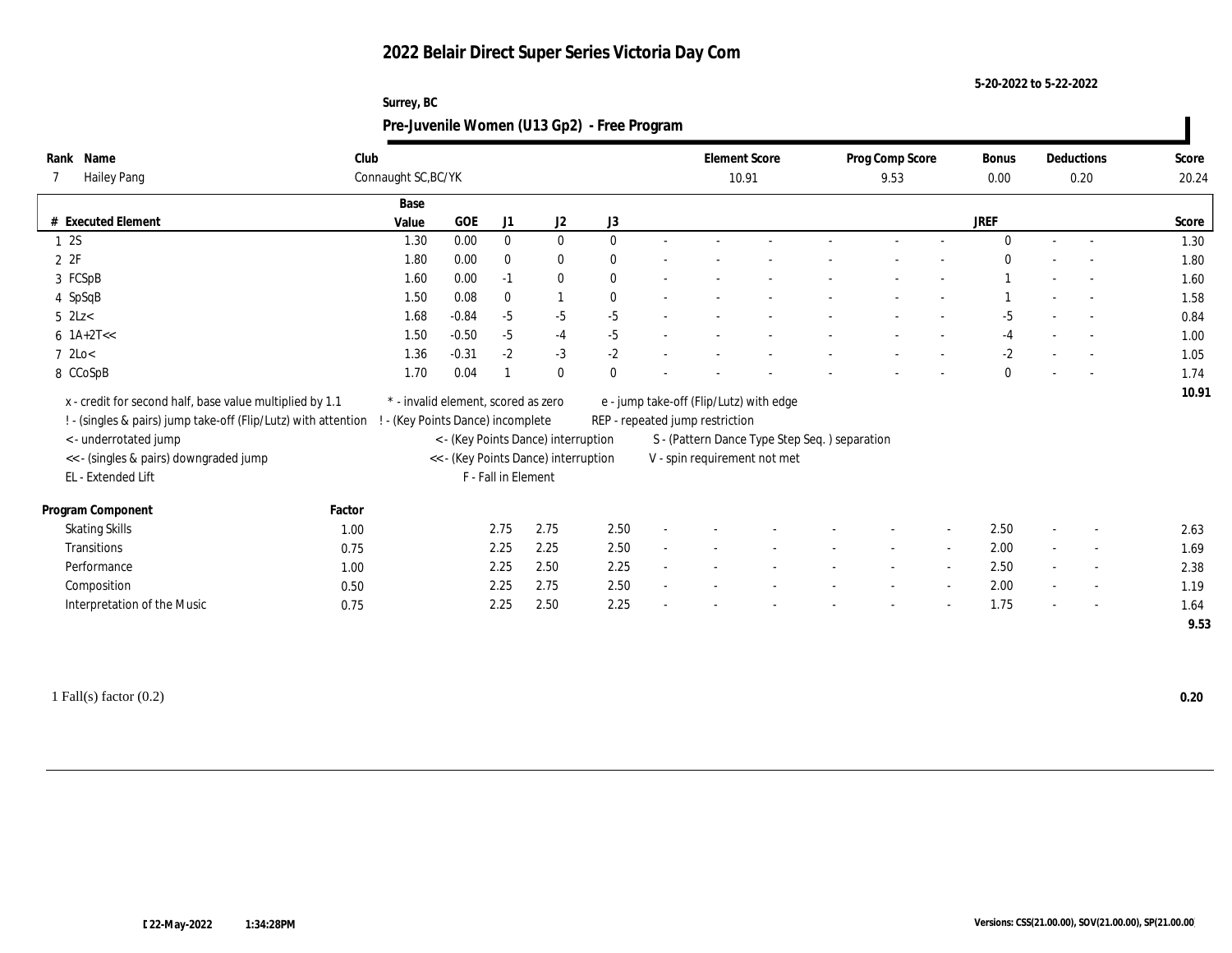**Surrey, BC**

**5-20-2022 to 5-22-2022**

|                                                                 |        |                                     |         |                     |                                                                             | Pre-Juvenile Women (U13 Gp2) - Free Program |                                         |                                               |                 |                          |              |                          |       |
|-----------------------------------------------------------------|--------|-------------------------------------|---------|---------------------|-----------------------------------------------------------------------------|---------------------------------------------|-----------------------------------------|-----------------------------------------------|-----------------|--------------------------|--------------|--------------------------|-------|
| Rank Name                                                       | Club   |                                     |         |                     |                                                                             |                                             | <b>Element Score</b>                    |                                               | Prog Comp Score |                          | <b>Bonus</b> | Deductions               | Score |
| Aryel Lo<br>8                                                   |        | North Surrey SC, BC/YK              |         |                     |                                                                             |                                             | 10.98                                   |                                               | 8.63            |                          | 0.00         | 0.00                     | 19.61 |
|                                                                 |        | Base                                |         |                     |                                                                             |                                             |                                         |                                               |                 |                          |              |                          |       |
| # Executed Element                                              |        | Value                               | GOE     | J1                  | J <sub>2</sub>                                                              | J3                                          |                                         |                                               |                 |                          | <b>JREF</b>  |                          | Score |
| 1 2S                                                            |        | 1.30                                | $-0.07$ | $-1$                | $-1$                                                                        | $\mathbf{0}$                                |                                         |                                               |                 |                          | $\Omega$     | $\overline{\phantom{a}}$ | 1.23  |
| $2 \text{ } 2\text{F}$                                          |        | 1.44                                | $-0.61$ | $-5$                | $-5$                                                                        | $-5$                                        |                                         |                                               |                 |                          | $-2$         |                          | 0.83  |
| 3 1A                                                            |        | 1.10                                | $-0.22$ |                     | $-3$                                                                        | $-3$                                        |                                         |                                               |                 |                          | $-3$         | $\sim$                   | 0.88  |
| 4 FCSpB                                                         |        | 1.60                                | 0.08    |                     | $\bf{0}$                                                                    | $\mathbf{0}$                                |                                         |                                               |                 |                          |              | $\sim$                   | 1.68  |
| $5 \text{2Lo+1Lo}$                                              |        | 2.20                                | $-0.47$ | $-2$                | $-4$                                                                        | $-3$                                        |                                         |                                               |                 |                          | $-2$         |                          | 1.73  |
| $6 \ \ 2S+2T<<$                                                 |        | 1.70                                | $-0.55$ | $-4$                | $-5$                                                                        | $-4$                                        |                                         |                                               |                 |                          | $-4$         |                          | 1.15  |
| 7 SpSqB                                                         |        | 1.50                                | 0.11    |                     |                                                                             |                                             |                                         |                                               |                 |                          | $\mathbf{0}$ | $\sim$                   | 1.61  |
| 8 CCoSpB                                                        |        | 1.70                                | 0.17    | $\overline{2}$      |                                                                             |                                             |                                         |                                               |                 |                          | $\mathbf{0}$ |                          | 1.87  |
| x - credit for second half, base value multiplied by 1.1        |        | * - invalid element, scored as zero |         |                     |                                                                             |                                             | e - jump take-off (Flip/Lutz) with edge |                                               |                 |                          |              |                          | 10.98 |
| ! - (singles & pairs) jump take-off (Flip/Lutz) with attention  |        | - (Key Points Dance) incomplete     |         |                     |                                                                             |                                             | REP - repeated jump restriction         |                                               |                 |                          |              |                          |       |
|                                                                 |        |                                     |         |                     |                                                                             |                                             |                                         |                                               |                 |                          |              |                          |       |
| < - underrotated jump<br><< - (singles & pairs) downgraded jump |        |                                     |         |                     | < - (Key Points Dance) interruption<br><< - (Key Points Dance) interruption |                                             | V - spin requirement not met            | S - (Pattern Dance Type Step Seq.) separation |                 |                          |              |                          |       |
| EL - Extended Lift                                              |        |                                     |         | F - Fall in Element |                                                                             |                                             |                                         |                                               |                 |                          |              |                          |       |
|                                                                 |        |                                     |         |                     |                                                                             |                                             |                                         |                                               |                 |                          |              |                          |       |
| Program Component                                               | Factor |                                     |         |                     |                                                                             |                                             |                                         |                                               |                 |                          |              |                          |       |
| <b>Skating Skills</b>                                           | 1.00   |                                     |         | 2.50                | 2.25                                                                        | 2.00                                        |                                         |                                               |                 | $\overline{\phantom{a}}$ | 1.75         |                          | 2.13  |
| Transitions                                                     | 0.75   |                                     |         | 2.25                | 2.00                                                                        | 2.25                                        |                                         |                                               |                 | $\sim$                   | 2.25         |                          | 1.64  |
| Performance                                                     | 1.00   |                                     |         | 2.25                | 2.25                                                                        | 2.25                                        |                                         |                                               |                 | $\sim$                   | 1.75         | $\sim$                   | 2.13  |
| Composition                                                     | 0.50   |                                     |         | 2.50                | 2.25                                                                        | 2.25                                        |                                         |                                               |                 | $\sim$                   | 2.00         | $\overline{\phantom{a}}$ | 1.13  |
| Interpretation of the Music                                     | 0.75   |                                     |         | 2.25                | 2.25                                                                        | 2.25                                        |                                         |                                               |                 |                          | 1.75         |                          | 1.60  |
|                                                                 |        |                                     |         |                     |                                                                             |                                             |                                         |                                               |                 |                          |              |                          | 8.63  |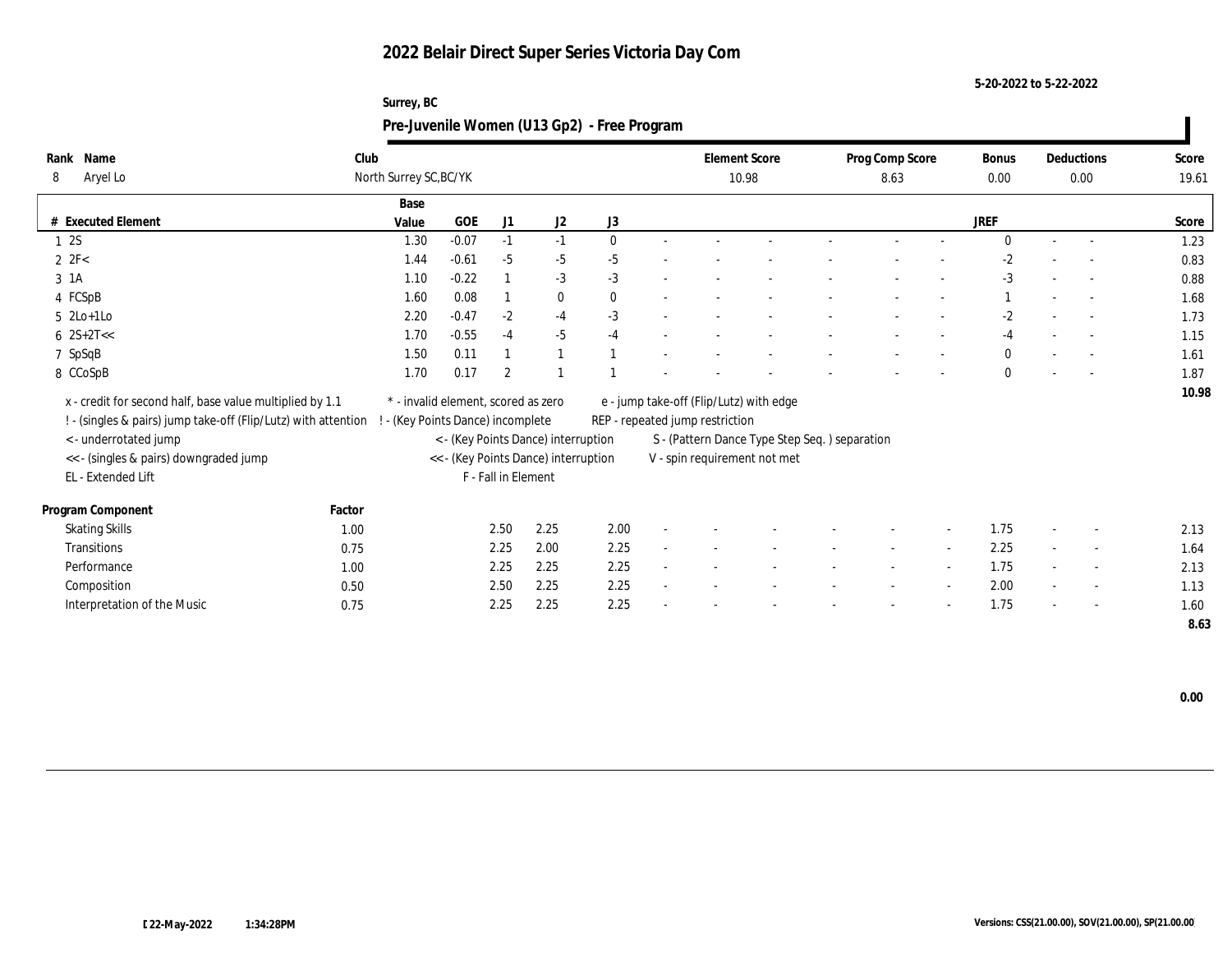**5-20-2022 to 5-22-2022**

|                                                                                                                                                                                                                     | Surrey, BC<br>Pre-Juvenile Women (U13 Gp2) - Free Program              |            |                     |                                                                             |      |                                                                                                                                                             |  |                          |               |                          |                |
|---------------------------------------------------------------------------------------------------------------------------------------------------------------------------------------------------------------------|------------------------------------------------------------------------|------------|---------------------|-----------------------------------------------------------------------------|------|-------------------------------------------------------------------------------------------------------------------------------------------------------------|--|--------------------------|---------------|--------------------------|----------------|
| Rank Name<br>Kaylee Ching<br>9                                                                                                                                                                                      | Club<br>Connaught SC, BC/YK                                            |            |                     |                                                                             |      | <b>Element Score</b><br>8.64                                                                                                                                |  | Prog Comp Score<br>10.26 | Bonus<br>0.00 | Deductions<br>0.20       | Score<br>18.70 |
|                                                                                                                                                                                                                     | Base                                                                   |            |                     |                                                                             |      |                                                                                                                                                             |  |                          |               |                          |                |
| # Executed Element                                                                                                                                                                                                  | Value                                                                  | <b>GOE</b> | J1                  | J2                                                                          | J3   |                                                                                                                                                             |  |                          | <b>JREF</b>   |                          | Score          |
| $1 \text{ 1A+2T}<<$                                                                                                                                                                                                 | 1.50                                                                   | $-0.44$    | $-4$                | $-4$                                                                        | -4   |                                                                                                                                                             |  |                          |               |                          | 1.06           |
| 22S                                                                                                                                                                                                                 | 1.30                                                                   | 0.00       |                     | $\bf{0}$                                                                    |      |                                                                                                                                                             |  |                          |               |                          | 1.30           |
| $3$ $2Lz <$                                                                                                                                                                                                         | 0.60                                                                   | $-0.29$    | $-5$                | $-5$                                                                        | $-5$ |                                                                                                                                                             |  |                          | $-4$          | $\sim$                   | 0.31           |
| 4 FCSpB                                                                                                                                                                                                             | 1.60                                                                   | 0.08       |                     | $\bf{0}$                                                                    | 0    |                                                                                                                                                             |  |                          |               | $\overline{\phantom{a}}$ | 1.68           |
| $5 \text{ } 2\text{Lo}$                                                                                                                                                                                             | 1.36                                                                   | $-0.68$    | $-5$                | $-5$                                                                        | $-5$ |                                                                                                                                                             |  |                          | $-5$          | $\sim$                   | 0.68           |
| $6$ $2F <$                                                                                                                                                                                                          | 0.50                                                                   | $-0.20$    | $-4$                | $-4$                                                                        | $-4$ |                                                                                                                                                             |  |                          | $-4$          | $\overline{\phantom{a}}$ | 0.30           |
| 7 SpSqB                                                                                                                                                                                                             | 1.50                                                                   | 0.15       |                     | $\mathbf{2}$                                                                |      |                                                                                                                                                             |  |                          |               | $\sim$                   | 1.65           |
| 8 CCoSpB                                                                                                                                                                                                            | 1.70                                                                   | $-0.04$    |                     | $\mathbf{0}$                                                                |      |                                                                                                                                                             |  |                          | -2            |                          | 1.66           |
| x - credit for second half, base value multiplied by 1.1<br>! - (singles & pairs) jump take-off (Flip/Lutz) with attention<br>< - underrotated jump<br><< - (singles & pairs) downgraded jump<br>EL - Extended Lift | * - invalid element, scored as zero<br>- (Key Points Dance) incomplete |            | F - Fall in Element | < - (Key Points Dance) interruption<br><< - (Key Points Dance) interruption |      | e - jump take-off (Flip/Lutz) with edge<br>REP - repeated jump restriction<br>S - (Pattern Dance Type Step Seq.) separation<br>V - spin requirement not met |  |                          |               |                          | 8.64           |

| Program Component           | Factor |              |      |                          |                          |        |                          |                          |      |                          |        |      |
|-----------------------------|--------|--------------|------|--------------------------|--------------------------|--------|--------------------------|--------------------------|------|--------------------------|--------|------|
| <b>Skating Skills</b>       | 1.00   | 2.75<br>2.75 | 2.25 |                          | $\overline{\phantom{a}}$ |        | $\overline{\phantom{0}}$ |                          | 2.75 |                          | $-$    | 2.63 |
| Transitions                 | 0.75   | 2.75<br>2.25 | 2.50 |                          |                          |        | $\overline{\phantom{0}}$ |                          | 2.75 |                          | $\sim$ | 1.92 |
| Performance                 | 1.00   | 2.50<br>2.50 | 2.50 |                          |                          |        |                          |                          | 2.75 |                          | $\sim$ | 2.56 |
| Composition                 | 0.50   | 2.50<br>2.75 | 2.50 | $\overline{\phantom{0}}$ | $\sim$                   | $\sim$ | $\sim$                   | $\overline{\phantom{0}}$ | 2.75 | $\overline{\phantom{0}}$ | $-$    | 1.32 |
| Interpretation of the Music | 0.75   | 2.25<br>2.50 | 2.50 | $\overline{\phantom{a}}$ | $\overline{\phantom{a}}$ | $\sim$ | $\overline{\phantom{0}}$ | $\overline{\phantom{0}}$ | 2.50 | $\overline{\phantom{0}}$ | $-$    | 1.83 |
|                             |        |              |      |                          |                          |        |                          |                          |      |                          |        |      |

1 Fall(s) factor (0.2) **0.20**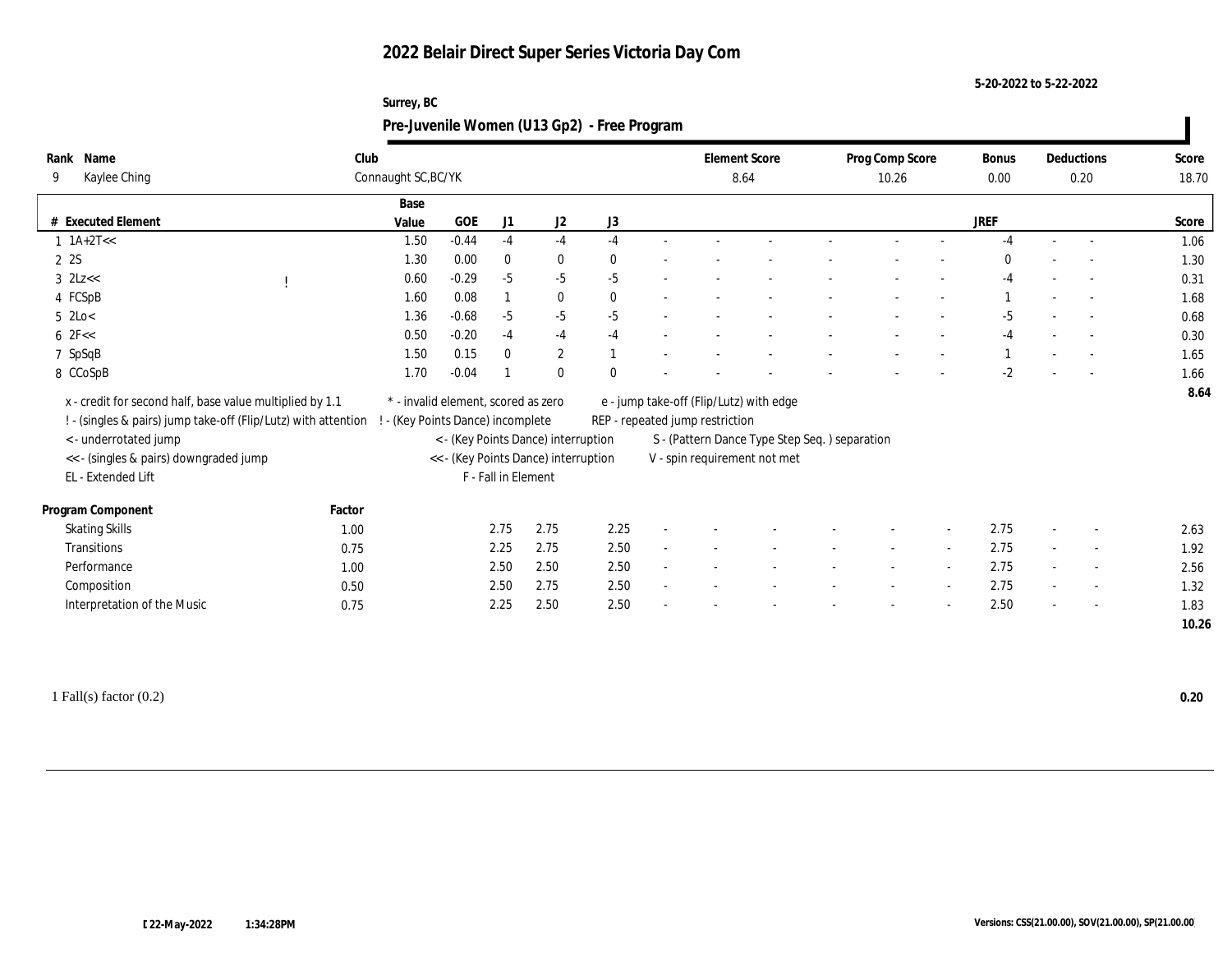**5-20-2022 to 5-22-2022**

|                                                                |        | Surrey, BC                          |                                      |                     |                | Pre-Juvenile Women (U13 Gp2) - Free Program |                                         |                                               |                         |                          |               |        |                          |                |
|----------------------------------------------------------------|--------|-------------------------------------|--------------------------------------|---------------------|----------------|---------------------------------------------|-----------------------------------------|-----------------------------------------------|-------------------------|--------------------------|---------------|--------|--------------------------|----------------|
| Rank Name<br>Serena Park<br>10                                 | Club   | Juan De Fuca SC, BC/YK              |                                      |                     |                |                                             | <b>Element Score</b><br>8.55            |                                               | Prog Comp Score<br>8.30 |                          | Bonus<br>0.00 |        | Deductions<br>0.00       | Score<br>16.85 |
|                                                                |        |                                     |                                      |                     |                |                                             |                                         |                                               |                         |                          |               |        |                          |                |
| # Executed Element                                             |        | Base<br>Value                       | <b>GOE</b>                           | J1                  | J <sub>2</sub> | J3                                          |                                         |                                               |                         |                          | <b>JREF</b>   |        |                          | Score          |
| $2S+1T$                                                        |        | 1.70                                | 0.03                                 | $\mathbf{0}$        | $\mathbf{0}$   | $\Omega$                                    |                                         |                                               |                         |                          |               |        |                          | 1.73           |
| $2$ 1Lz                                                        |        | 0.60                                | $-0.18$                              | $-2$                | $-4$           | $-3$                                        |                                         |                                               |                         |                          |               |        |                          | 0.42           |
| 3 FCSp                                                         |        | 0.00                                |                                      |                     |                |                                             |                                         |                                               |                         |                          |               |        |                          | 0.00           |
| 4 2Lo                                                          |        | 1.70                                | $-0.68$                              | $-4$                | $-4$           | $-3$                                        |                                         |                                               |                         |                          | $-5$          |        | $\overline{\phantom{a}}$ | 1.02           |
| 5 SpSqB                                                        |        | 1.50                                | 0.08                                 | $\theta$            |                |                                             |                                         |                                               |                         |                          | $\theta$      |        |                          | 1.58           |
| 6 1F                                                           |        | 0.50                                | 0.01                                 | $\mathbf{0}$        | $\bf{0}$       |                                             |                                         |                                               |                         |                          | $\theta$      |        |                          | 0.51           |
| $7$ 1A+1Lo                                                     |        | 1.60                                | 0.03                                 |                     | $\mathbf{0}$   | $\mathbf{0}$                                |                                         |                                               |                         |                          | $\mathbf{0}$  |        |                          | 1.63           |
| 8 CCoSpB                                                       |        | 1.70                                | $-0.04$                              | $\Omega$            | $\mathbf{0}$   |                                             |                                         |                                               |                         |                          | $-1$          |        |                          | 1.66           |
| x - credit for second half, base value multiplied by 1.1       |        | * - invalid element, scored as zero |                                      |                     |                |                                             | e - jump take-off (Flip/Lutz) with edge |                                               |                         |                          |               |        |                          | 8.55           |
| ! - (singles & pairs) jump take-off (Flip/Lutz) with attention |        | ! - (Key Points Dance) incomplete   |                                      |                     |                |                                             | REP - repeated jump restriction         |                                               |                         |                          |               |        |                          |                |
| < - underrotated jump                                          |        |                                     | < - (Key Points Dance) interruption  |                     |                |                                             |                                         | S - (Pattern Dance Type Step Seq.) separation |                         |                          |               |        |                          |                |
| << - (singles & pairs) downgraded jump                         |        |                                     | << - (Key Points Dance) interruption |                     |                |                                             | V - spin requirement not met            |                                               |                         |                          |               |        |                          |                |
| EL - Extended Lift                                             |        |                                     |                                      | F - Fall in Element |                |                                             |                                         |                                               |                         |                          |               |        |                          |                |
|                                                                |        |                                     |                                      |                     |                |                                             |                                         |                                               |                         |                          |               |        |                          |                |
| Program Component                                              | Factor |                                     |                                      |                     |                |                                             |                                         |                                               |                         |                          |               |        |                          |                |
| <b>Skating Skills</b>                                          | 1.00   |                                     |                                      | 2.75                | 2.25           | 2.50                                        |                                         |                                               |                         | $\sim$                   | 1.50          | $\sim$ |                          | 2.25           |
| Transitions                                                    | 0.75   |                                     |                                      | 2.25                | 2.00           | 2.25                                        |                                         |                                               |                         | $\sim$                   | 1.25          |        | $\overline{a}$           | 1.46           |
| Performance                                                    | 1.00   |                                     |                                      | 2.50                | 2.00           | 2.25                                        |                                         |                                               |                         | $\overline{\phantom{a}}$ | 1.50          | $\sim$ | $\sim$                   | 2.06           |
| Composition                                                    | 0.50   |                                     |                                      | 2.50                | 2.25           | 2.50                                        |                                         |                                               |                         |                          | 1.25          |        |                          | 1.07           |
| Interpretation of the Music                                    | 0.75   |                                     |                                      | 2.25                | 2.00           | 2.25                                        |                                         |                                               |                         |                          | 1.25          |        |                          | 1.46           |
|                                                                |        |                                     |                                      |                     |                |                                             |                                         |                                               |                         |                          |               |        |                          | 8.30           |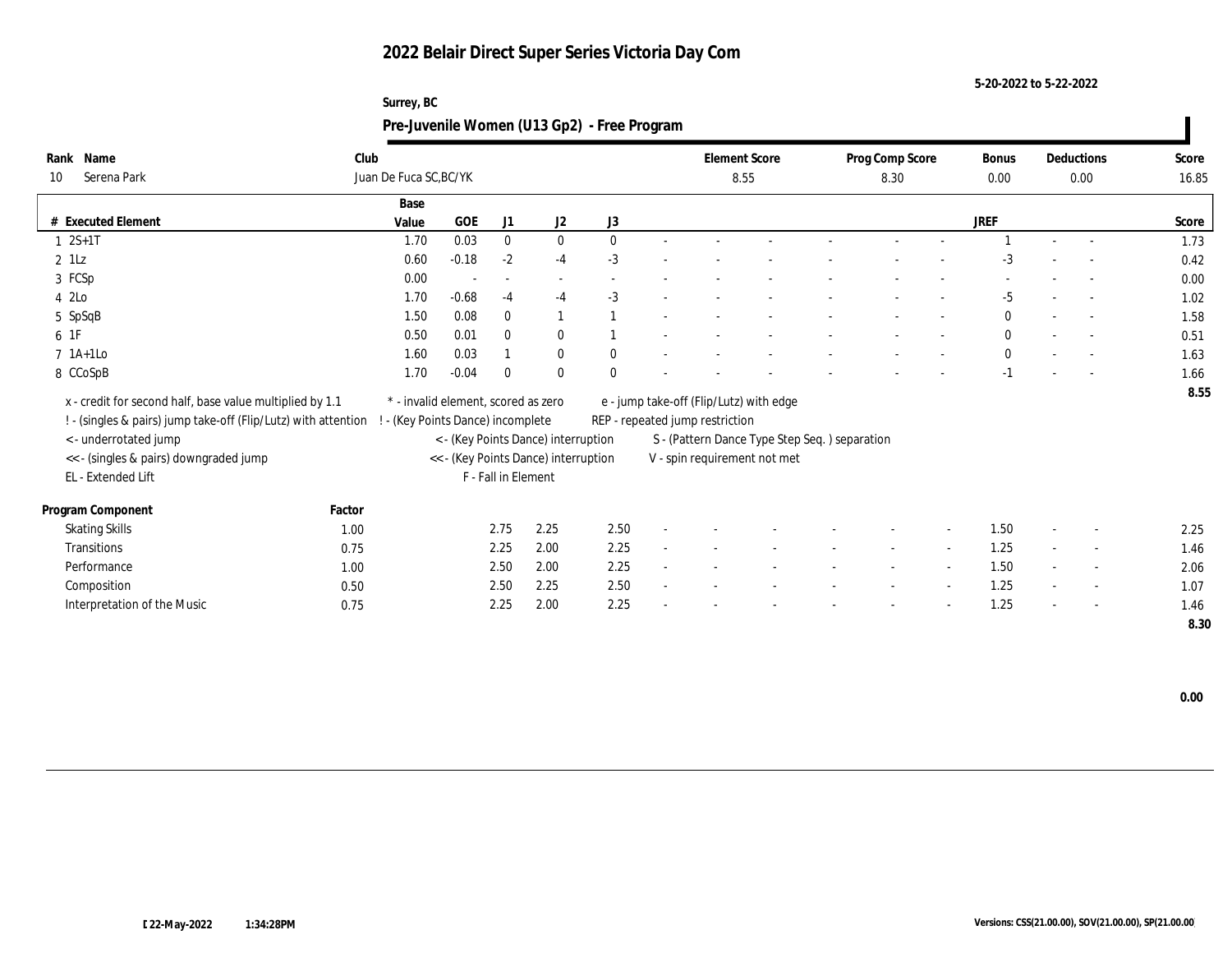**Surrey, BC**

**5-20-2022 to 5-22-2022**

|                                                                                                                            |        |                                                                        |         |                     |                                      | Pre-Juvenile Women (U13 Gp2) - Free Program |                                                                            |                                               |                         |                          |                      |        |                          |                |
|----------------------------------------------------------------------------------------------------------------------------|--------|------------------------------------------------------------------------|---------|---------------------|--------------------------------------|---------------------------------------------|----------------------------------------------------------------------------|-----------------------------------------------|-------------------------|--------------------------|----------------------|--------|--------------------------|----------------|
| Rank Name<br>Maddy Sylvestre<br>11                                                                                         | Club   | Inlet SC, BC/YK                                                        |         |                     |                                      |                                             |                                                                            | <b>Element Score</b><br>9.85                  | Prog Comp Score<br>6.53 |                          | <b>Bonus</b><br>0.00 |        | Deductions<br>0.20       | Score<br>16.18 |
| # Executed Element                                                                                                         |        | Base<br>Value                                                          | GOE     | J1                  | J <sub>2</sub>                       | J3                                          |                                                                            |                                               |                         |                          | <b>JREF</b>          |        |                          | Score          |
| $1 \t1A$                                                                                                                   |        | 1.10                                                                   | $-0.11$ | $-1$                | $-1$                                 | $-1$                                        |                                                                            |                                               |                         |                          |                      |        | $\sim$                   | 0.99           |
| 2 CCoSpB                                                                                                                   |        | 1.70                                                                   | 0.09    |                     |                                      |                                             |                                                                            |                                               |                         |                          |                      |        |                          | 1.79           |
| 3 2S                                                                                                                       |        | 1.30                                                                   | $-0.42$ | $-3$                | $-2$                                 | $-5$                                        |                                                                            |                                               |                         |                          | $-3$                 |        | $\overline{\phantom{a}}$ | 0.88           |
| 4 2F                                                                                                                       |        | 1.80                                                                   | $-0.90$ | $-5$                | $-5$                                 | $-5$                                        |                                                                            |                                               |                         |                          | $-5$                 |        | $\overline{a}$           | 0.90           |
| 5 SpSqB                                                                                                                    |        | 1.50                                                                   | 0.00    | $\bf{0}$            | $\bf{0}$                             | $\Omega$                                    |                                                                            |                                               |                         |                          | $\mathbf{0}$         |        | $\overline{\phantom{a}}$ | 1.50           |
| $6$ 1F+2T<                                                                                                                 |        | 1.54                                                                   | $-0.37$ | $-4$                | $-4$                                 | $-4$                                        |                                                                            |                                               |                         |                          | $-2$                 |        | $\overline{\phantom{a}}$ | 1.17           |
| $7$ 1Lz+1Lo                                                                                                                |        | 1.10                                                                   | 0.00    | $\mathbf{0}$        | $\mathbf{0}$                         |                                             |                                                                            |                                               |                         |                          | $\bf{0}$             |        | $\sim$                   | 1.10           |
| 8 FCSpB                                                                                                                    |        | 1.60                                                                   | $-0.08$ | -1                  | $\bf{0}$                             |                                             |                                                                            |                                               |                         |                          | $\Omega$             |        |                          | 1.52           |
| x - credit for second half, base value multiplied by 1.1<br>! - (singles & pairs) jump take-off (Flip/Lutz) with attention |        | * - invalid element, scored as zero<br>- (Key Points Dance) incomplete |         |                     |                                      |                                             | e - jump take-off (Flip/Lutz) with edge<br>REP - repeated jump restriction |                                               |                         |                          |                      |        |                          | 9.85           |
| <- underrotated jump                                                                                                       |        |                                                                        |         |                     | < - (Key Points Dance) interruption  |                                             |                                                                            | S - (Pattern Dance Type Step Seq.) separation |                         |                          |                      |        |                          |                |
| << - (singles & pairs) downgraded jump                                                                                     |        |                                                                        |         |                     | << - (Key Points Dance) interruption |                                             | V - spin requirement not met                                               |                                               |                         |                          |                      |        |                          |                |
| EL - Extended Lift                                                                                                         |        |                                                                        |         | F - Fall in Element |                                      |                                             |                                                                            |                                               |                         |                          |                      |        |                          |                |
| Program Component                                                                                                          | Factor |                                                                        |         |                     |                                      |                                             |                                                                            |                                               |                         |                          |                      |        |                          |                |
| <b>Skating Skills</b>                                                                                                      | 1.00   |                                                                        |         | 2.00                | 1.75                                 | 1.75                                        |                                                                            |                                               |                         |                          | 1.50                 |        |                          | 1.75           |
| Transitions                                                                                                                | 0.75   |                                                                        |         | 2.00                | 1.50                                 | 1.75                                        |                                                                            |                                               |                         | $\sim$                   | 1.25                 | $\sim$ | $\sim$                   | 1.22           |
| Performance                                                                                                                | 1.00   |                                                                        |         | 2.00                | 1.50                                 | 1.75                                        |                                                                            |                                               |                         | $\overline{\phantom{a}}$ | 1.25                 |        |                          | 1.63           |
| Composition                                                                                                                | 0.50   |                                                                        |         | 2.00                | 1.50                                 | 2.00                                        |                                                                            |                                               |                         | $\overline{\phantom{a}}$ | 1.25                 |        | $\overline{\phantom{a}}$ | 0.85           |
| Interpretation of the Music                                                                                                | 0.75   |                                                                        |         | 1.75                | 1.25                                 | 1.75                                        |                                                                            |                                               |                         |                          | 1.00                 |        | $\overline{\phantom{a}}$ | 1.08           |
|                                                                                                                            |        |                                                                        |         |                     |                                      |                                             |                                                                            |                                               |                         |                          |                      |        |                          | 6.53           |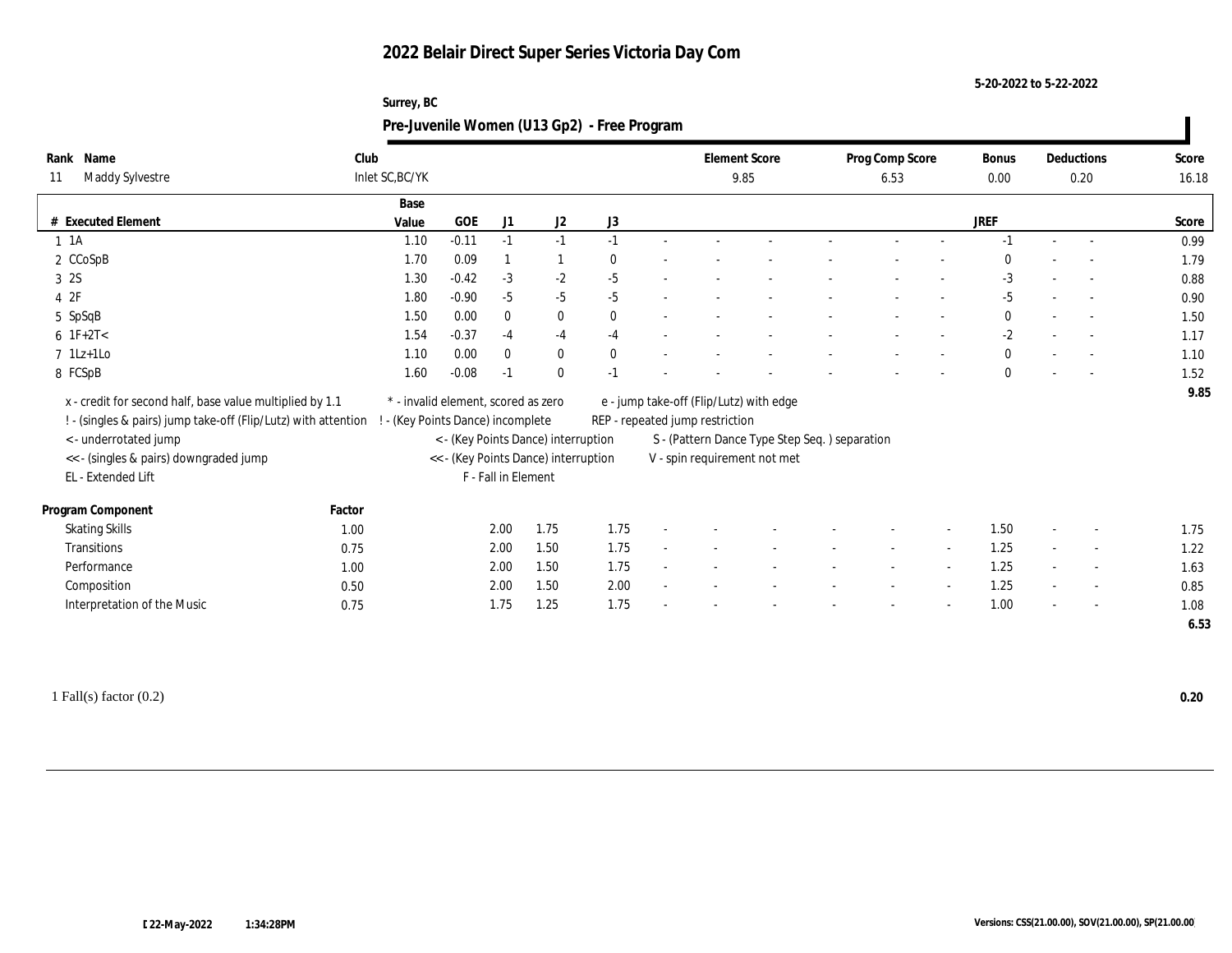**5-20-2022 to 5-22-2022**

| Rank Name                                                                                                                  | Club                                                                   |                      |                     |                                      |      |  |                                 | <b>Element Score</b>                           | Prog Comp Score |  |             |                          | Deductions               | Score |
|----------------------------------------------------------------------------------------------------------------------------|------------------------------------------------------------------------|----------------------|---------------------|--------------------------------------|------|--|---------------------------------|------------------------------------------------|-----------------|--|-------------|--------------------------|--------------------------|-------|
| <b>Avery Pelletier</b><br>12                                                                                               |                                                                        | Abbotsford SC, BC/YK |                     |                                      |      |  |                                 |                                                | 7.25            |  |             | 0.40                     |                          | 15.86 |
|                                                                                                                            | Base                                                                   |                      |                     |                                      |      |  |                                 |                                                |                 |  |             |                          |                          |       |
| # Executed Element                                                                                                         | Value                                                                  | GOE                  | J1                  | J2                                   | J3   |  |                                 |                                                |                 |  | <b>JREF</b> |                          |                          | Score |
| 1 1 A                                                                                                                      | 1.10                                                                   | 0.08                 |                     |                                      |      |  |                                 |                                                |                 |  |             |                          |                          | 1.18  |
| $2$ $2$ Lz                                                                                                                 | 2.10                                                                   | $-1.05$              | $-5$                | $-5$                                 | -5   |  |                                 |                                                |                 |  | -5          |                          |                          | 1.05  |
| 3 FCSpB                                                                                                                    | 1.60                                                                   | $-0.08$              | $-1$                | $-1$                                 | 0    |  |                                 |                                                |                 |  | $\bf{0}$    | $\overline{\phantom{a}}$ | $\sim$                   | 1.52  |
| 4 $2F<+2Lo<<$                                                                                                              | 1.94                                                                   | $-0.72$              | $-5$                | $-5$                                 | $-5$ |  |                                 |                                                |                 |  | $-5$        |                          | $\sim$                   | 1.22  |
| 5 SpSqB                                                                                                                    | 1.50                                                                   | $-0.23$              | $-2$                | $-4$                                 | 0    |  |                                 |                                                |                 |  | $\Omega$    |                          | $\overline{\phantom{a}}$ | 1.27  |
| 6 $2S<+2T<$                                                                                                                | 2.08                                                                   | $-0.50$              | $-5$                | $-5$                                 | $-5$ |  |                                 |                                                |                 |  | $-4$        |                          |                          | 1.58  |
| $72$ Loq                                                                                                                   | 1.70                                                                   | $-0.51$              | $-2$                | $-4$                                 | $-3$ |  |                                 |                                                |                 |  | $-3$        |                          | $\sim$                   | 1.19  |
| 8 CCoSp                                                                                                                    | 0.00                                                                   |                      |                     |                                      |      |  |                                 |                                                |                 |  |             |                          |                          | 0.00  |
| x - credit for second half, base value multiplied by 1.1<br>! - (singles & pairs) jump take-off (Flip/Lutz) with attention | * - invalid element, scored as zero<br>- (Key Points Dance) incomplete |                      |                     |                                      |      |  | REP - repeated jump restriction | e - jump take-off (Flip/Lutz) with edge        |                 |  |             |                          |                          | 9.01  |
| < - underrotated jump                                                                                                      |                                                                        |                      |                     | < - (Key Points Dance) interruption  |      |  |                                 | S - (Pattern Dance Type Step Seq. ) separation |                 |  |             |                          |                          |       |
|                                                                                                                            |                                                                        |                      |                     |                                      |      |  |                                 |                                                |                 |  |             |                          |                          |       |
| << - (singles & pairs) downgraded jump<br>EL - Extended Lift                                                               |                                                                        |                      | F - Fall in Element | << - (Key Points Dance) interruption |      |  |                                 | V - spin requirement not met                   |                 |  |             |                          |                          |       |

|        | $F - Fa$ |
|--------|----------|
|        |          |
| Factor |          |

| Program Component           | Factor |              |      |                          |                          |                          |                          |      |                          |      |
|-----------------------------|--------|--------------|------|--------------------------|--------------------------|--------------------------|--------------------------|------|--------------------------|------|
| <b>Skating Skills</b>       | 1.00   | 2.25<br>2.00 | 2.25 |                          |                          | $\sim$                   |                          | 1.25 | $\sim$                   | 1.94 |
| Transitions                 | 0.75   | 1.75<br>2.00 | 2.25 |                          |                          |                          |                          | 1.50 | $\sim$                   | 1.41 |
| Performance                 | 1.00   | 1.75<br>2.25 | 1.75 | $\overline{\phantom{a}}$ | $\overline{\phantom{0}}$ | $\overline{\phantom{a}}$ | $\overline{\phantom{0}}$ | 1.25 | $\sim$                   | 1.75 |
| Composition                 | 0.50   | 1.75<br>2.00 | 2.00 |                          | $\overline{\phantom{0}}$ | $\overline{\phantom{a}}$ |                          | 1.25 | $\overline{\phantom{0}}$ | 0.88 |
| Interpretation of the Music | 0.75   | 1.50<br>2.00 | 2.00 |                          |                          | $\overline{\phantom{a}}$ |                          | 1.25 | $\overline{\phantom{0}}$ | 1.27 |
|                             |        |              |      |                          |                          |                          |                          |      |                          | 7.25 |